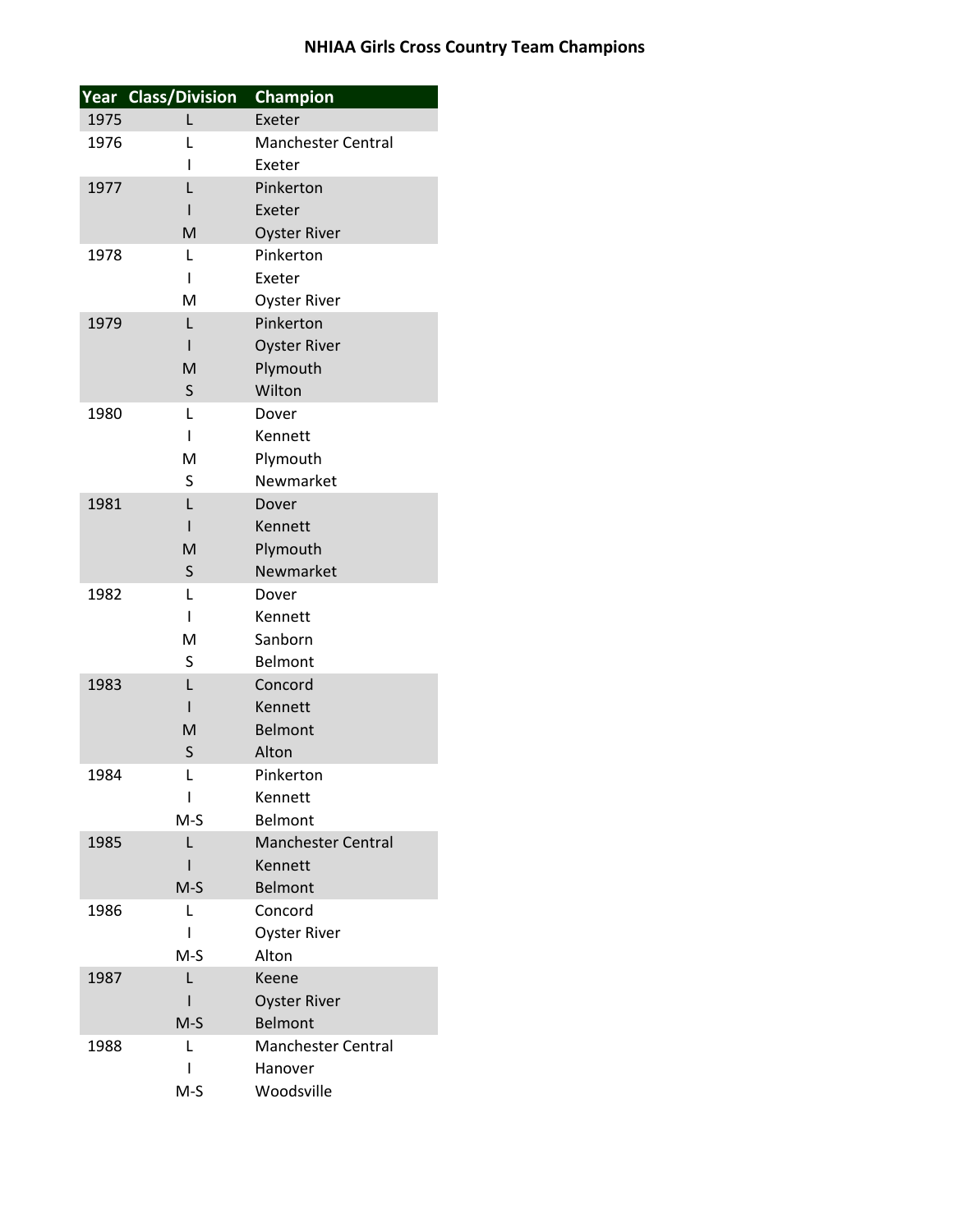|      | Year Class/Division | <b>Champion</b>           |
|------|---------------------|---------------------------|
| 1989 |                     | <b>Manchester Central</b> |
|      |                     | <b>Oyster River</b>       |
|      | $M-S$               | Gilford                   |
| 1990 | L                   | <b>Manchester Central</b> |
|      | ı                   | Hanover                   |
|      | M-S                 | Belmont                   |
| 1991 | L                   | <b>Manchester Central</b> |
|      | ı                   | Hanover                   |
|      | $M-S$               | Belmont                   |
| 1992 | L                   | <b>Manchester Central</b> |
|      | ı                   | Hanover                   |
|      | $M-S$               | <b>White Mountains</b>    |
| 1993 | L                   | <b>Manchester Central</b> |
|      | ı                   | Hanover                   |
|      | $M-S$               | <b>White Mountains</b>    |
| 1994 | L                   | Londonderry               |
|      | ı                   | Hanover                   |
|      | $M-S$               | <b>White Mountains</b>    |
| 1995 | L                   | <b>Manchester Central</b> |
|      |                     | <b>Oyster River</b>       |
|      | $M-S$               | <b>Fall Mountain</b>      |
| 1996 | L                   | Manchester Central        |
|      | ı                   | <b>Oyster River</b>       |
|      | $M-S$               | <b>White Mountains</b>    |
| 1997 | L                   | <b>Manchester Central</b> |
|      | ı                   | <b>Oyster River</b>       |
|      | $M-S$               | <b>White Mountains</b>    |
| 1998 | L                   | <b>Manchester Central</b> |
|      |                     | <b>Oyster River</b>       |
|      | $M-S$               | <b>White Mountains</b>    |
| 1999 |                     | <b>Manchester Central</b> |
|      |                     | <b>Oyster River</b>       |
|      | $M-S$               | Pelham                    |
| 2000 | L                   | Concord                   |
|      | ı                   | Hanover                   |
|      | $M-S$               | Inter-Lakes               |
| 2001 | L                   | <b>Manchester Central</b> |
|      |                     | Con Val                   |
|      | $M-S$               | Pelham                    |
| 2002 | L                   | Concord                   |
|      |                     | Souhegan                  |
|      | M-S                 | Inter-Lakes               |
| 2003 | L                   | Concord                   |
|      |                     | Coe-Brown                 |
|      | $M-S$               | Inter-Lakes               |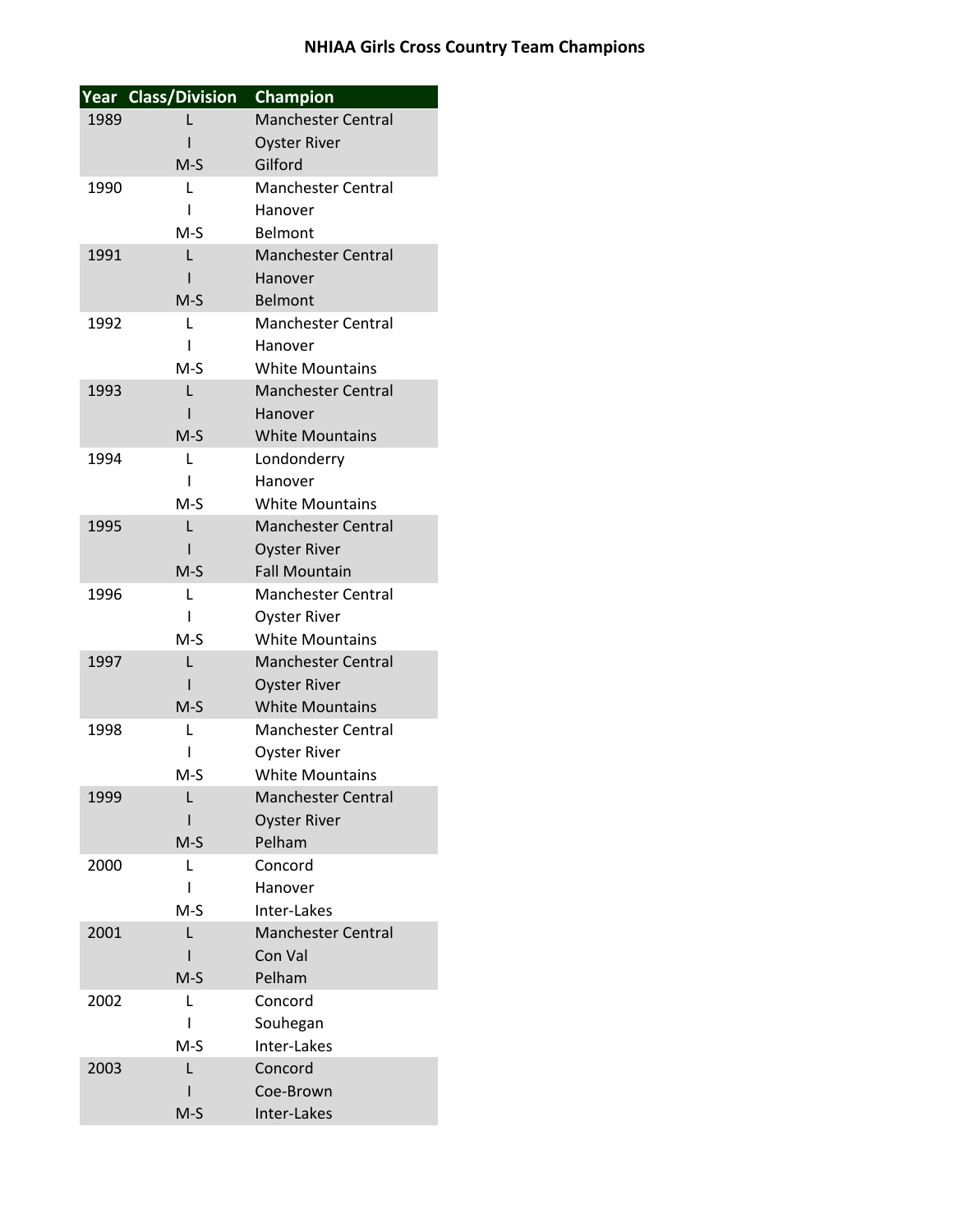|      | Year Class/Division | <b>Champion</b>            |
|------|---------------------|----------------------------|
| 2004 | L                   | <b>Manchester Memorial</b> |
|      | ı                   | Hanover                    |
|      | $M-S$               | Hopkinton                  |
| 2005 | L                   | <b>Manchester Central</b>  |
|      | ı                   | Hanover                    |
|      | $M-S$               | Hopkinton                  |
| 2006 | L                   | Pinkerton                  |
|      | ı                   | Hanover                    |
|      | $M-S$               | Mascenic                   |
| 2007 | L                   | Keene                      |
|      | ı                   | Hanover                    |
|      | $M-S$               | Hopkinton                  |
| 2008 | L                   | <b>Manchester Central</b>  |
|      | ı                   | Hanover                    |
|      | $M-S$               | Hopkinton                  |
| 2009 | L                   | <b>Manchester Central</b>  |
|      | ı                   | Hanover                    |
|      | $M-S$               | Hopkinton                  |
| 2010 | I                   | <b>Manchester Central</b>  |
|      | Ш                   | Coe-Brown                  |
|      | Ш                   | Hopkinton                  |
| 2011 | I                   | <b>Bishop Guertin</b>      |
|      | $\mathsf{II}$       | Coe-Brown                  |
|      | $\mathsf{III}$      | Hopkinton                  |
| 2012 | ı                   | Londonderry                |
|      | Ш                   | Coe-Brown                  |
|      | Ш                   | Hopkinton                  |
| 2013 | ı                   | Winnacunnet                |
|      | $\mathsf{II}$       | Coe-Brown                  |
|      | Ш                   | Hopkinton                  |
| 2014 | I                   | <b>Bishop Guertin</b>      |
|      | Ш                   | Coe-Brown                  |
|      | Ш                   | <b>White Mountains</b>     |
| 2015 | ı                   | Pinkerton                  |
|      | $\mathsf{II}$       | Coe-Brown                  |
|      | $\mathbf{III}$      | Monadnock                  |
| 2016 | ı                   | Pinkerton                  |
|      | $\mathbf{I}$        | Souhegan                   |
|      | Ш                   | Campbell                   |
| 2017 | ı                   | Pinkerton                  |
|      | $\mathsf{II}$       | Souhegan                   |
|      | $\mathbf{III}$      | Campbell                   |
| 2018 | ı                   | Pinkerton                  |
|      | Ш                   | Coe-Brown                  |
|      | Ш                   | Hopkinton                  |